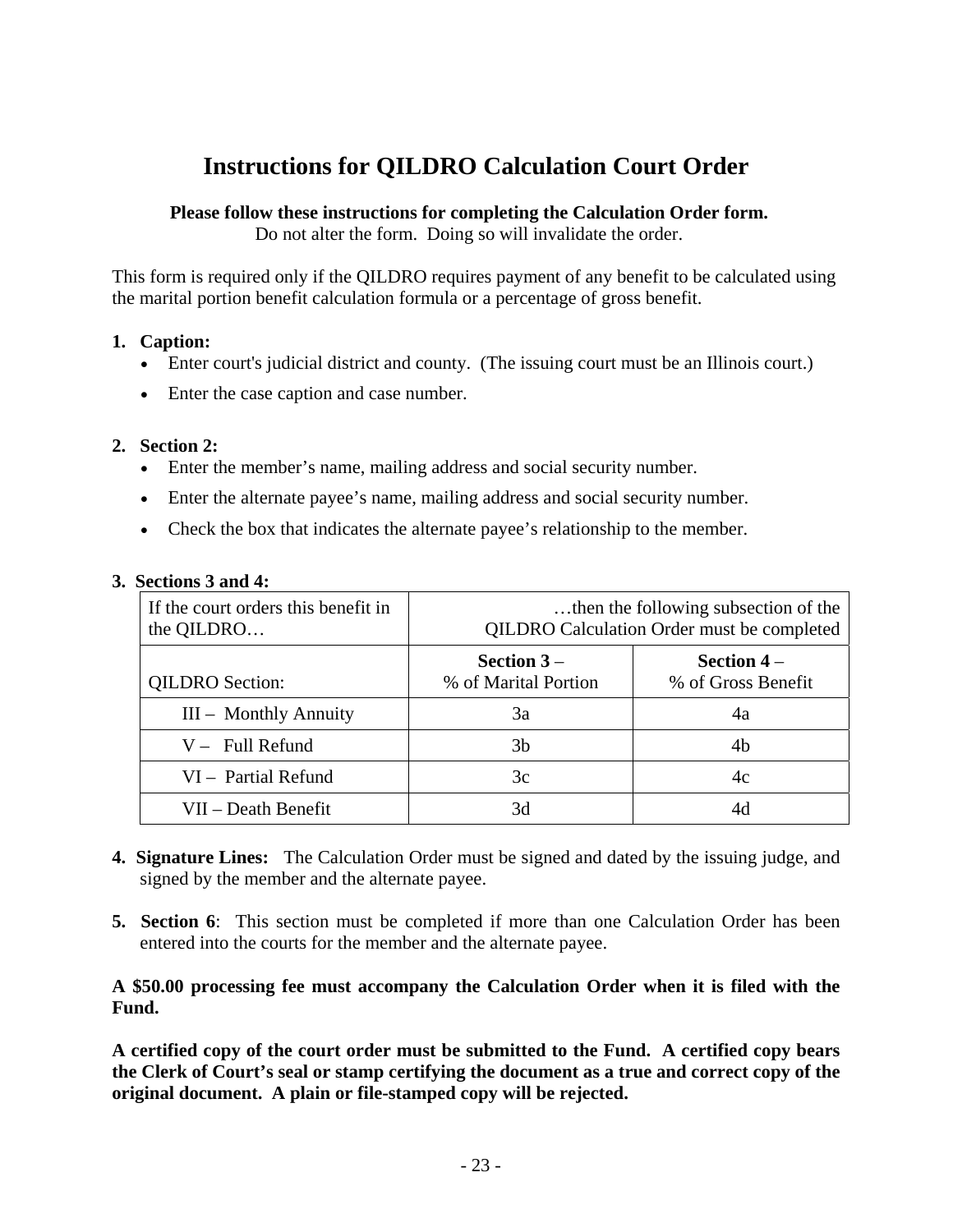|                                       |                                           | No. |  |  |  |
|---------------------------------------|-------------------------------------------|-----|--|--|--|
|                                       |                                           |     |  |  |  |
|                                       |                                           |     |  |  |  |
|                                       |                                           |     |  |  |  |
| <b>QILDRO Calculation Court Order</b> |                                           |     |  |  |  |
|                                       | <b>Laborers' Annuity and Benefit Fund</b> |     |  |  |  |

THIS CAUSE coming before the Court for the purpose of the entry of a QILDRO Calculation Court Order under the provisions of Section 1-119 of the Illinois Pension Code (40 ILCS 5/1-119), the Court having jurisdiction over the parties and the subject matter hereof; the Court finding that a QILDRO has previously been entered in this matter, that the QILDRO has been received and accepted by the Retirement System, and that the QILDRO requires percentage calculations to allocate the alternate payee's share of the member's benefit or refund, the Court not having found that the QILDRO has become void or invalid, and the Court being fully advised;

#### **IT IS HEREBY ORDERED AS FOLLOWS**:

- (1) The definitions and other provisions of Section 1-119 of the Illinois Pension Code (40 ILCS 5/1-119) are adopted by reference and made part of this Order.
- (2) Identification of Retirement System and parties:

**Retirement System:** Laborers' Annuity and Benefit Fund of Chicago 321 N Clark St Ste 1300 Chicago IL 60654-4739

**Member:** 

(Name)

(Mailing address)

(Social Security Number)

**Alternate payee:**

(Name)

(Mailing address)

(Social Security Number)

The alternate payee is the member's:  $\Box$  current or former spouse  $\Box$  child or other dependent (check one).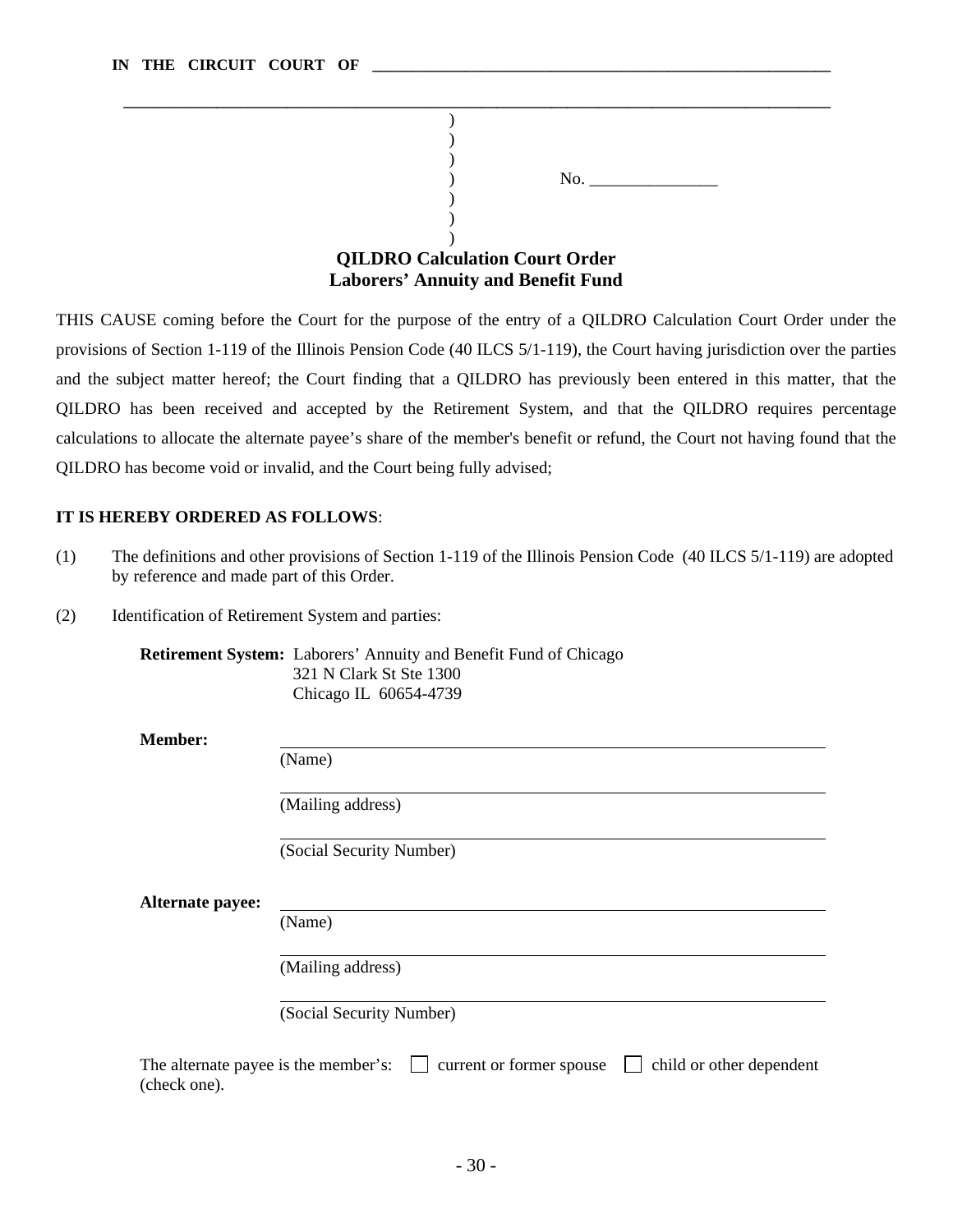(3) The following shall apply if and only if the QILDRO allocated benefits to the alternate payee in the specific Section noted. The Retirement System shall pay the amounts as directed below, but only if and when the benefits are payable pursuant to the QILDRO and Section 1-119 of the Illinois Pension Code (40 ILCS 5/1-119). Parties shall see QILDRO Section IX for the definitions of A, B, C and D as used below.

(A) The alternate payee's benefit pursuant to QILDRO Section III(A)(2) shall be calculated pursuant to Section IX of the QILDRO and paid as follows:

$$
\left(\frac{\sqrt{1-\frac{1}{2}}}{\frac{1}{2}\left(\frac{1}{2}\right)^2}\right)X\frac{X}{\frac{1}{2}\left(\frac{1}{2}\right)^2} = \frac{1}{\frac{1}{2}\left(\frac{1}{2}\right)^2}\left(\frac{1}{2}\right)^2
$$

(B) The alternate payee's benefit pursuant to QILDRO Section  $V(A)(2)$  shall be calculated pursuant to Section IX of the QILDRO and paid as follows:



(C) The alternate payee's benefit pursuant to QILDRO Section VI(A)(2) shall be calculated pursuant to Section IX of the QILDRO and paid as follows:



(D) The alternate payee's benefit pursuant to QILDRO Section VII(A)(2) shall be calculated pursuant to Section IX of the QILDRO and paid as follows:



The Retirement System's sole obligation with respect to the equations in this paragraph (3) is to pay the amounts as indicated as a result of the equations. The Retirement System shall have no obligation to review or verify the equations or to assist in the calculations used to determine such amounts.

- (4) The following shall apply only if the QILDRO allocated benefits to the alternate payee in the specific Section noted. The Retirement System shall pay the amount as directed below, but only if and when the benefits are payable pursuant to the QILDRO and Section 1-119 of the Illinois Pension Code (40 ILCS 5/1-119).
	- (A) The alternate payee's benefit pursuant to QILDRO Section  $III(A)(3)$  shall be calculated and paid as follows:

| (Gross Benefit Amount)                                                                                                                                                                                                                                 | (Percentage) | (Monthly Amount) |  |
|--------------------------------------------------------------------------------------------------------------------------------------------------------------------------------------------------------------------------------------------------------|--------------|------------------|--|
| (B) The alternate payee's benefit pursuant to QILDRO Section $V(A)(3)$ shall be calculated and paid as follows:                                                                                                                                        |              |                  |  |
| $(X$ $)$ $X$ $)$ $X$ $)$ $X$ $)$ $X$ $)$ $X$ $)$ $X$ $)$ $X$ $)$ $X$ $)$ $X$ $)$ $X$ $)$ $X$ $)$ $X$ $)$ $X$ $)$ $X$ $)$ $X$ $)$ $X$ $)$ $X$ $)$ $X$ $)$ $X$ $)$ $X$ $)$ $X$ $)$ $X$ $)$ $X$ $)$ $X$ $)$ $X$ $)$ $X$ $)$ $X$<br>(Gross Benefit Amount) | (Percentage) | (Amount)         |  |
| (C) The alternate payee's benefit pursuant to QILDRO Section $VI(A)(3)$ shall be calculated and paid as follows:                                                                                                                                       |              |                  |  |
| $\left(\frac{G \text{ross } \text{Benefit Amouth}}{\text{(Bercentage)}}\right)$ $X \longrightarrow \left(\frac{G \text{res}}{\text{Percentage}}\right)$ (Amount)<br>(Gross Benefit Amount)                                                             | (Percentage) |                  |  |
| (D) The alternate payee's benefit pursuant to QILDRO Section $VII(A)(3)$ shall be calculated and paid as follows:                                                                                                                                      |              |                  |  |
| (Gross Benefit Amount)                                                                                                                                                                                                                                 | (Percentage) | (Amount)         |  |